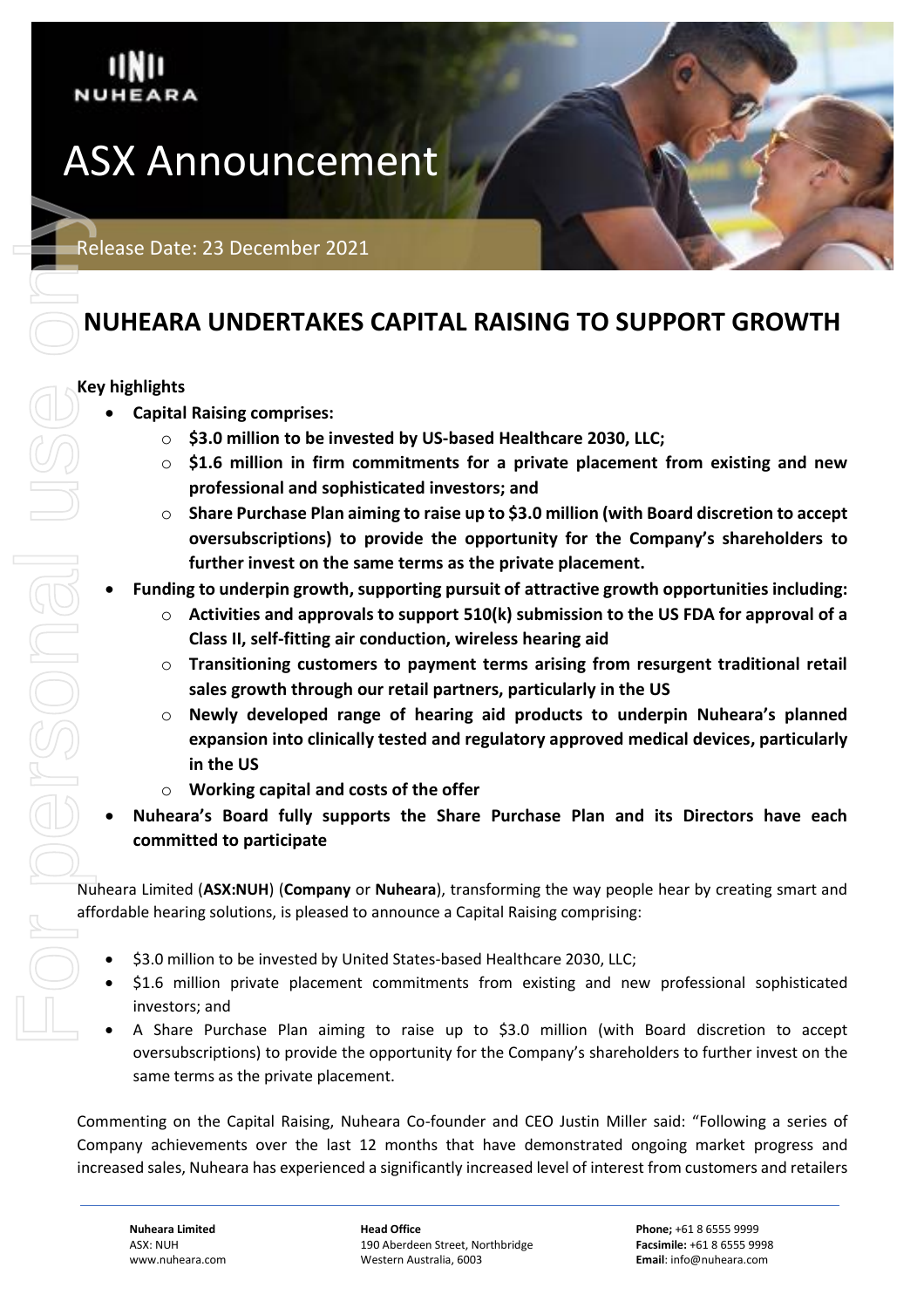in its unique hearing solutions. At the same time, market recognition of the need for these hearing solutions has materially increased with the US market now moving to a regulated self-fit solution to open the market to millions of people that previously were not able to access solutions due to affordability reasons.

"We have an ambitious growth strategy with tremendous once-in-a-generation opportunities in front of us. The funds raised provide us with additional capital to execute on our growth plans, and rapidly scale our business globally, particularly in the US."

# **Executing on strategic priorities**

When Nuheara last raised capital from shareholders in December 2020, the Company was well positioned to significantly expand sales through the Direct to Consumer (**DTC**) channel and expanding OEM partnerships. Since the prior raising, Nuheara has executed on its strategic objectives and achieved a number of important milestones, including: The mean and motions provided in the US, the the mean and the set of the set of Nukeria and the set of Nukeria activity and the set of Nukeria Special Apple 100 to Nukler and the US (Walker Special Apple 100 to Nukler Spec

- 517% increase in FY21 sales revenue to \$10.7 million, with 15,117 IQbuds shipped (net of returns)
- HP launching Nuheara co-developed Elite Wireless Earbuds at CES 2021
- Commencing mass production and shipping of HP Elite Wireless Earbuds
- Receiving FDA registration and Hearing Aid Device listing in the US
- Appointing key senior talent within the business and the Company's new Innovation Team
- Launching in 241 Best Buy stores in the US, which offers hearing solutions as a specific product category online and in select retail stores
- Securing a global supply agreement with Sonova that adds significant potential worldwide Points of Sale to Nuheara's omni-channel sales strategy
- Preparing to further scale as a medical device company, with clinical trials of Nuheara's hearing aids to support entry into the US regulated hearing market
- Receiving ethical approval to commence a clinical trial with pathway to US FDA submission, ahead of the FDA issuing its landmark proposal for OTC hearing aids in the regulated market

Having put in place key foundational relationships and a strong omni-channel network, Nuheara is well positioned to execute on current and future opportunities in key growth markets, particularly the US, in calendar year 2022.

# **US focus**

Following regulatory developments in the US, that Nuheara had been positioning for and building towards over the last seven years, the Company is now engaged in ensuring it cements its first mover advantage into OTC hearing aids with clinically tested and FDA approved self-fit hearing aids. This market comprises approximately 30 million Americans, people with some trouble hearing, who don't currently use hearing devices.

Recent agreements with Best Buy and Sonova underpin substantially larger retail footprints for Nuheara's product in the US (in addition to the Company's products being made available for sale via Amazon) providing a vast opportunity for Nuheara to deepen its brand recognition in advance of future OTC hearing aid products and sales following Nuheara's hearing solution receiving US FDA approval.

Nuheara believes that the US hearing market provides a substantial opportunity that warrantssignificant further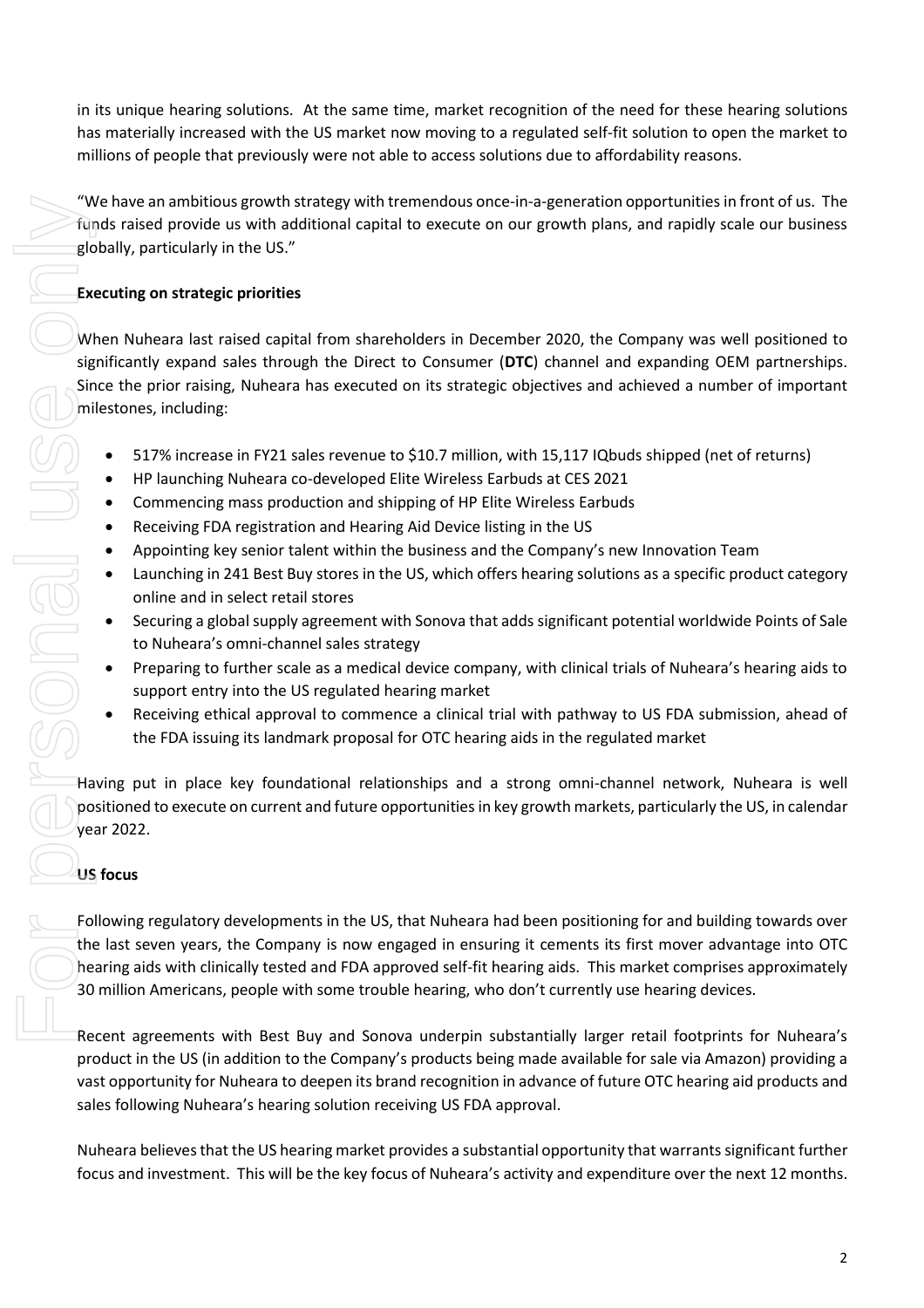### **Proceeds to underpin growth opportunities**

The proceeds from this capital raising will support:

- Necessary activities and approvals to support 510(k) submission to the FDA for approval of a Class II, self-fitting air conduction, wireless hearing aid
- Transition of customers to payment terms arising from resurgent traditional retail sales growth through Nuheara's retail partners, particularly in the US
- Newly developed range of hearing aid products to underpin Nuheara's planned expansion into clinically tested and regulatory approved medical devices, particularly in the US
- Costs of the Offer and working capital

Market Eye acted as corporate advisor to the Capital Raising.

# **Details of the Capital Raising**

Nuheara is mindful of providing its existing shareholders with an opportunity to participate in the Company's Capital Raising. As such, the Company has structured the Capital Raising as follows:

## **1. Institutional Investment**

An investment in new fully paid ordinary shares in the Company (**Shares**) by Healthcare 2030, LLC (**the Investor**), an institutional specialist investor under an agreement (**Agreement**). The Investor has agreed to invest \$3,000,000 for \$3,180,000 worth of Shares (**Subscription Shares**), by way of the Investor making a prepayment for Subscription Shares, with the subscription funds expected to be received on or about 29 December 2021 (the **Settlement**). The Company will issue the Subscription Shares, at the Investor's request, within 18 months of the date of the funding. The number of shares to be issued will be determined by applying the Purchase Price (as detailed further below) to the subscription amount, but subject to a Floor Price (as detailed further below).

The Purchase Price of the Subscription Shares will be equal to \$0.06 initially, representing a premium of approximately 216% to the closing price of the Company's shares on 22 December 2021. Subject to the Floor Price described below, following 22 January 2022, the Purchase Price will reset to the average of the five daily volume-weighted average prices selected by the Investor during the 20 consecutive trading days immediately prior to the date of the Investor's notice to issue shares, less a 5% discount (or a 7.5% discount if the Subscription Shares are issued after the first anniversary of the initial placement) (rounded down to the nearest one tenth of a cent if the share price is at 10 cents or below, half a cent if the share price is at above 10 cents and at 20 cents or below, or whole cent if the share price is above 20 cents). The Purchase Price will, nevertheless, be the subject of the Floor Price of \$0.01. If the Purchase Price formula results in a price that is less than the Floor Price, and provided that the average of the daily VWAPs for the two consecutive actual trading days immediately prior to the notice is less than the Floor Price, and no event of default has occurred, the Company may forego issuing shares and instead opt to repay the applicable subscription amount in cash (with a 5% premium), subject to the Investor's right to receive Subscription Shares at the Floor Price in lieu of such cash repayment. The Purchase Price will not be the subject of a cap. Friding or increases and approximated by the relation of the request.<br>
Welf-fitting air conduction, wireless<br>
Frankition of customers to payment<br>
Nuheara's retail partners, particula<br>
tested and regulatory approved me<br>
cos

The Company will also have the right (but no obligation) to forego issuing shares in relation to the Investor's request for issuance and instead opt to repay the subscription amount by making a payment to the Investor equal to the greater of the Purchase Price or the average of the daily VWAPs for the two consecutive actual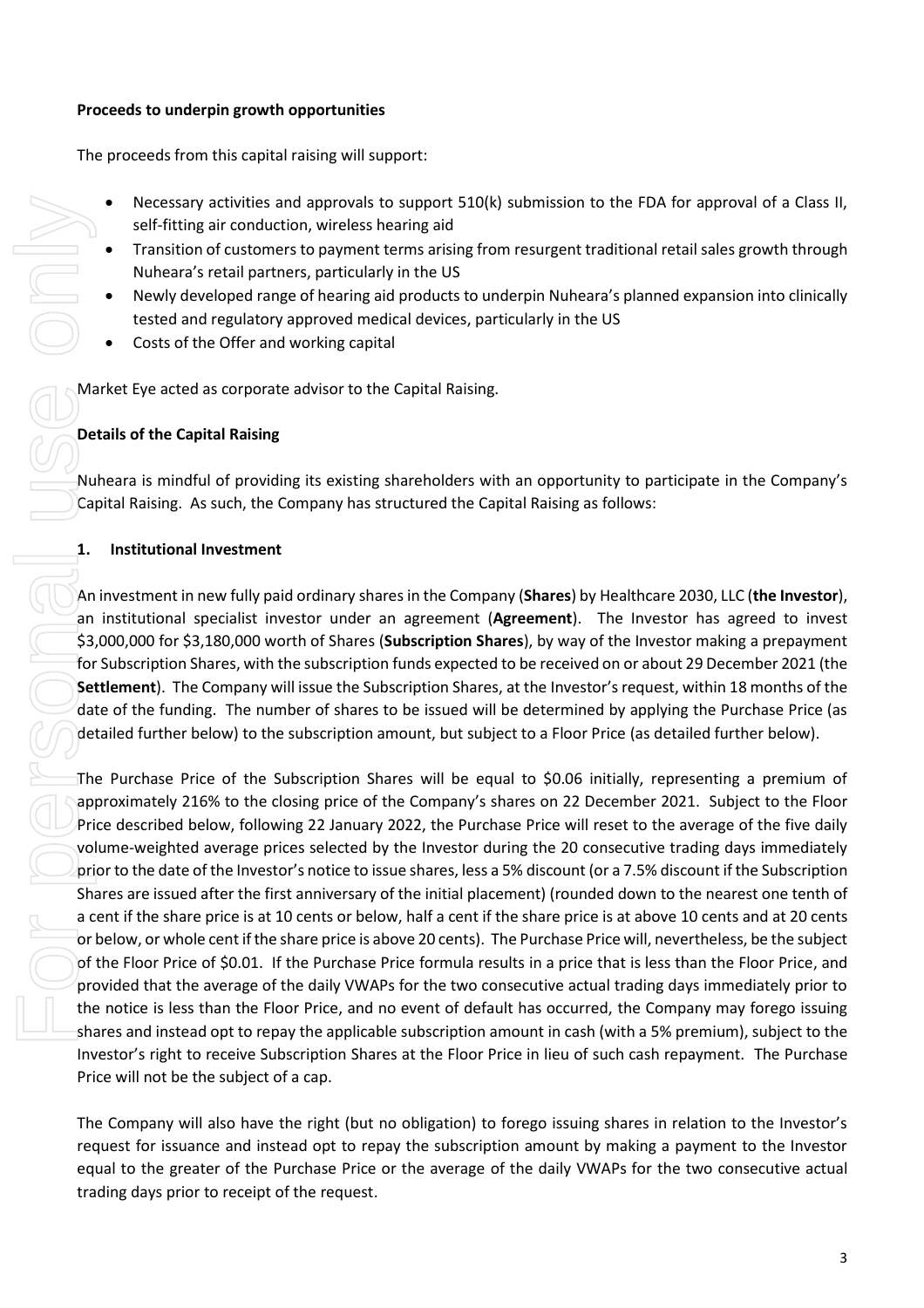The Company will make issue 9.8 million Subscription Shares to the Investor at the time of the Settlement, towards the ultimate number of Subscription Shares to be issued. Alternatively, in lieu of applying these shares towards the aggregate number of the Subscription Shares to be issued by the Company, the Investor may make a further payment to the Company equal to the value of these Shares determined using a 5% discount to the average of five daily VWAPs (selected by the Investor) during the 20 actual trading days prior to the business day prior to the date of such payment, rounded down as set out above.

Nuheara has also agreed to issue 9.375 million Shares in satisfaction of a fee payable to the Investor.

# **2. Private placement**

Commitments have been received for a private placement to existing and new professional and sophisticated investors to raise up to \$1.621 million (before costs) (**Placement**).

The Placement comprises subscriptions for 101,312,500 new fully paid ordinary shares in the Company (**Placement Shares**) at an issue price of \$0.016 per share (**Offer Price**). The Offer Price represents a 15.7% discount to the last closing share price on 22 December 2021, and a 11.1% discount to the 5-day volume weighted average market price of the Company's shares on ASX.

Placement Shares will rank equally with the Company's existing ordinary shares on issue but will not be entitled to participate in the Share Purchase Plan (see below). The Placement will take place as a single tranche and fall under the Company's available Listing Rule 7.1 and 7.1A capacity.

# **3. Share Purchase Plan**

Nuheara is also offering Eligible Shareholders the opportunity to participate in the Share Purchase Plan (**SPP**) aiming to raise a further up to \$3 million, with the ability to accept oversubscriptions or scale back at the Board's absolute discretion. The SPP is not underwritten. An Eligible Shareholder is any shareholder in Australia or New Zealand recorded on Nuheara's share register at 5:00pm AWST on 22 December 2021.

Eligible Shareholders will have the opportunity to acquire up to \$30,000 in new shares via the SPP at an issue price equal to the Placement Offer Price of \$0.016 per share.

The new shares issued under the SPP will rank equally with existing ordinary shares from the date of issue per the indicative timetable below. No brokerage or commissions are payable in respect of subscribing for shares under the SPP.

The SPP Booklet containing further details of the SPP offer will be released on ASX separately and is expected to be mailed to all Eligible Shareholders on or about 31 December 2021, being the date on which the SPP offer is expected to open. The SPP Booklet and the accompanying Application Form will contain instructions on how to apply. Application Forms and payments are due no later than 5:00pm AWST on 17 January 2022.

Shareholders should consider the SPP Booklet in full, before deciding whether to participate in the SPP.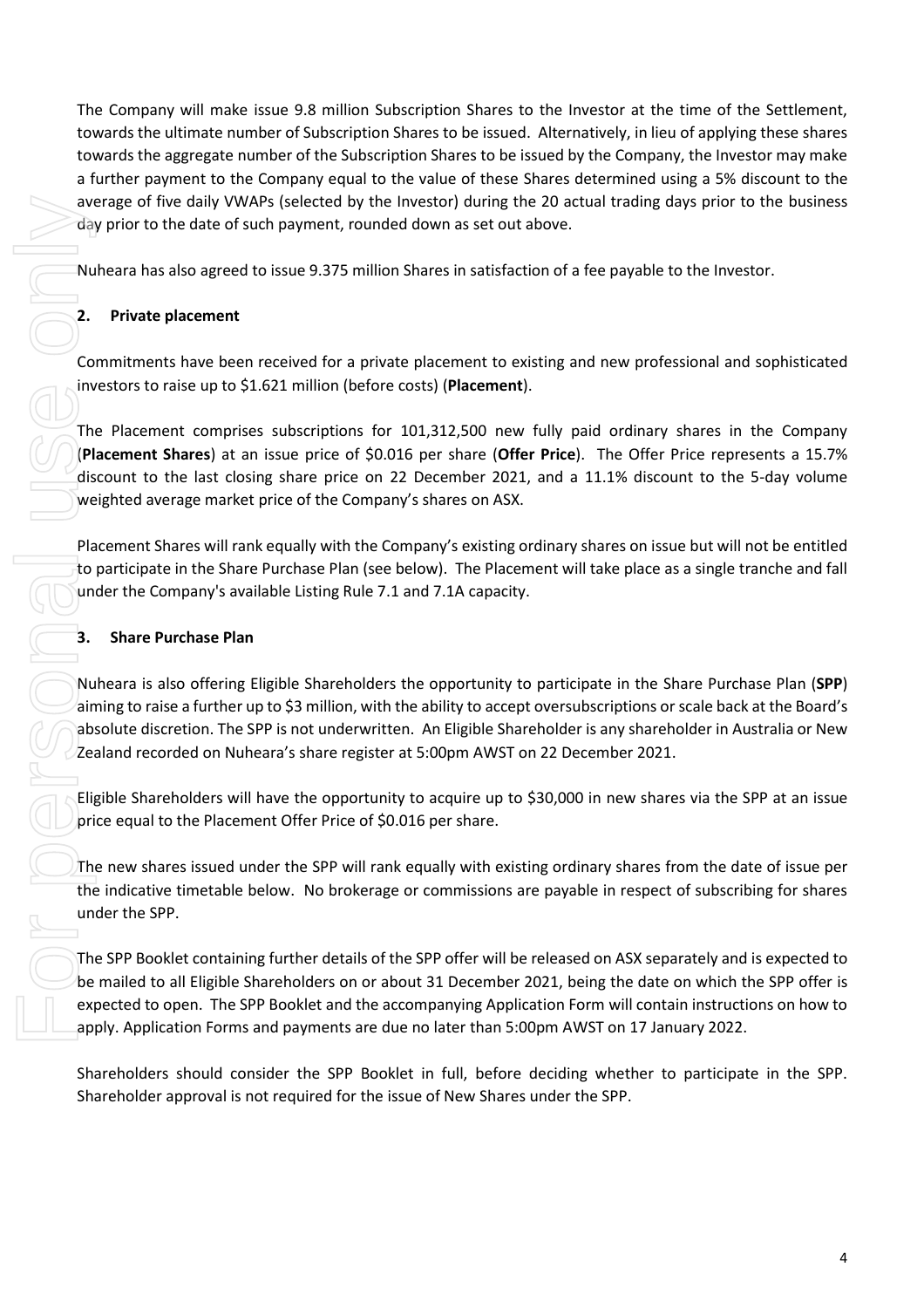### **Capital raising indicative timetable**

|  | Record date for determining eligible participation to                                                                                                                                                                                                                                                                                                                                                                                                                                                                                                                                                                                                                                                                                                                                                                                                                                                                                                                                                                                                                                                                                                                                                                                                                                                                                                                                                           | 5:00pm AWST on Wednesday, 22 December 2021 |
|--|-----------------------------------------------------------------------------------------------------------------------------------------------------------------------------------------------------------------------------------------------------------------------------------------------------------------------------------------------------------------------------------------------------------------------------------------------------------------------------------------------------------------------------------------------------------------------------------------------------------------------------------------------------------------------------------------------------------------------------------------------------------------------------------------------------------------------------------------------------------------------------------------------------------------------------------------------------------------------------------------------------------------------------------------------------------------------------------------------------------------------------------------------------------------------------------------------------------------------------------------------------------------------------------------------------------------------------------------------------------------------------------------------------------------|--------------------------------------------|
|  | subscribe for new shares via the SPP                                                                                                                                                                                                                                                                                                                                                                                                                                                                                                                                                                                                                                                                                                                                                                                                                                                                                                                                                                                                                                                                                                                                                                                                                                                                                                                                                                            |                                            |
|  | Settlement of Placement                                                                                                                                                                                                                                                                                                                                                                                                                                                                                                                                                                                                                                                                                                                                                                                                                                                                                                                                                                                                                                                                                                                                                                                                                                                                                                                                                                                         | Thursday, 30 December 2021                 |
|  | Allotment of new shares issued under the Placement                                                                                                                                                                                                                                                                                                                                                                                                                                                                                                                                                                                                                                                                                                                                                                                                                                                                                                                                                                                                                                                                                                                                                                                                                                                                                                                                                              | Friday, 31 December 2021                   |
|  | SPP Booklet dispatched to Eligible Shareholders                                                                                                                                                                                                                                                                                                                                                                                                                                                                                                                                                                                                                                                                                                                                                                                                                                                                                                                                                                                                                                                                                                                                                                                                                                                                                                                                                                 | Friday, 31 December 2021                   |
|  | SPP opens                                                                                                                                                                                                                                                                                                                                                                                                                                                                                                                                                                                                                                                                                                                                                                                                                                                                                                                                                                                                                                                                                                                                                                                                                                                                                                                                                                                                       | Friday, 31 December 2021                   |
|  | SPP closes                                                                                                                                                                                                                                                                                                                                                                                                                                                                                                                                                                                                                                                                                                                                                                                                                                                                                                                                                                                                                                                                                                                                                                                                                                                                                                                                                                                                      | 5:00pm AWST on Monday, 17 January 2022     |
|  | <b>Announce SPP results</b>                                                                                                                                                                                                                                                                                                                                                                                                                                                                                                                                                                                                                                                                                                                                                                                                                                                                                                                                                                                                                                                                                                                                                                                                                                                                                                                                                                                     | Monday, 24 January 2022                    |
|  | Allotment of new shares issued under SPP                                                                                                                                                                                                                                                                                                                                                                                                                                                                                                                                                                                                                                                                                                                                                                                                                                                                                                                                                                                                                                                                                                                                                                                                                                                                                                                                                                        | Monday, 24 January 2022                    |
|  | Dispatch of holding statements in respect of new                                                                                                                                                                                                                                                                                                                                                                                                                                                                                                                                                                                                                                                                                                                                                                                                                                                                                                                                                                                                                                                                                                                                                                                                                                                                                                                                                                | Tuesday, 25 January 2022                   |
|  | shares issued under SPP                                                                                                                                                                                                                                                                                                                                                                                                                                                                                                                                                                                                                                                                                                                                                                                                                                                                                                                                                                                                                                                                                                                                                                                                                                                                                                                                                                                         |                                            |
|  | The dates in the tables above are subject to ASX approval and indicative only and Nuheara may amend this timetable. Nuheara may also<br>withdraw the offer of SPP Shares at any time before the allotment date in its absolute discretion.<br>The Nuheara Board fully supports the SPP and the Company's Directors have each committed to participate.                                                                                                                                                                                                                                                                                                                                                                                                                                                                                                                                                                                                                                                                                                                                                                                                                                                                                                                                                                                                                                                          |                                            |
|  | -ENDS-                                                                                                                                                                                                                                                                                                                                                                                                                                                                                                                                                                                                                                                                                                                                                                                                                                                                                                                                                                                                                                                                                                                                                                                                                                                                                                                                                                                                          |                                            |
|  | <b>AUTHORISED BY:</b>                                                                                                                                                                                                                                                                                                                                                                                                                                                                                                                                                                                                                                                                                                                                                                                                                                                                                                                                                                                                                                                                                                                                                                                                                                                                                                                                                                                           | <b>INVESTORS:</b>                          |
|  | Justin Miller                                                                                                                                                                                                                                                                                                                                                                                                                                                                                                                                                                                                                                                                                                                                                                                                                                                                                                                                                                                                                                                                                                                                                                                                                                                                                                                                                                                                   | Ronn Bechler, Market Eye                   |
|  | Managing Director and CEO                                                                                                                                                                                                                                                                                                                                                                                                                                                                                                                                                                                                                                                                                                                                                                                                                                                                                                                                                                                                                                                                                                                                                                                                                                                                                                                                                                                       | Email: ronn.bechler@marketeye.com.au       |
|  | Nuheara Limited                                                                                                                                                                                                                                                                                                                                                                                                                                                                                                                                                                                                                                                                                                                                                                                                                                                                                                                                                                                                                                                                                                                                                                                                                                                                                                                                                                                                 | Phone: +61 400 009 774                     |
|  | <b>MEDIA-US:</b>                                                                                                                                                                                                                                                                                                                                                                                                                                                                                                                                                                                                                                                                                                                                                                                                                                                                                                                                                                                                                                                                                                                                                                                                                                                                                                                                                                                                | <b>MEDIA - AUSTRALIA:</b>                  |
|  | Maura Yepez, Firebrand                                                                                                                                                                                                                                                                                                                                                                                                                                                                                                                                                                                                                                                                                                                                                                                                                                                                                                                                                                                                                                                                                                                                                                                                                                                                                                                                                                                          | Ranya Alkadamani                           |
|  | Email: mauray@firebrand.marketing                                                                                                                                                                                                                                                                                                                                                                                                                                                                                                                                                                                                                                                                                                                                                                                                                                                                                                                                                                                                                                                                                                                                                                                                                                                                                                                                                                               | Email: ranya@impactgroupinternational.com  |
|  | Phone: +1 415 848 9175                                                                                                                                                                                                                                                                                                                                                                                                                                                                                                                                                                                                                                                                                                                                                                                                                                                                                                                                                                                                                                                                                                                                                                                                                                                                                                                                                                                          | Phone: +61 434 664 589                     |
|  | <b>ABOUT NUHEARA</b><br>Nuheara is a global leader in smart hearing technology which change people's lives by enhancing the power to hear. As a<br>global pioneer in Hearable products, Nuheara developed proprietary, multi-functional, personalised intelligent hearing<br>devices that augments a person's hearing. Nuheara is headquartered in Perth, Australia and was the first consumer<br>wearables technology company to be listed on the Australian Stock Exchange (ASX).<br>In 2016, the Company released its revolutionary wireless earbuds, IQbuds, which allow consumers to augment their hearing<br>according to their personal hearing preferences and connect hands free with their voice-enabled smart devices. In 2020<br>Nuheara released its third-generation hearable the IQbuds <sup>2</sup> MAX. In 2021, Nuheara transformed its operations to include<br>medical device manufacturing for its hearing aid products to meet global demand for mild to moderate hearing loss.<br>Nuheara products are now sold Direct to Consumer (DTC) and in major consumer electronics retailers, professional hearing<br>clinics, pharmacies and speciality retailers around the world.<br>The Company's mission is to transform the way people hear by creating smart hearing solutions that are both accessible<br>and affordable. For further information, please visit https://www.nuheara.com/ |                                            |
|  |                                                                                                                                                                                                                                                                                                                                                                                                                                                                                                                                                                                                                                                                                                                                                                                                                                                                                                                                                                                                                                                                                                                                                                                                                                                                                                                                                                                                                 |                                            |

#### -ENDS-

#### **AUTHORISED BY: INVESTORS:**

#### **MEDIA – US: MEDIA – AUSTRALIA:**

#### **ABOUT NUHEARA**